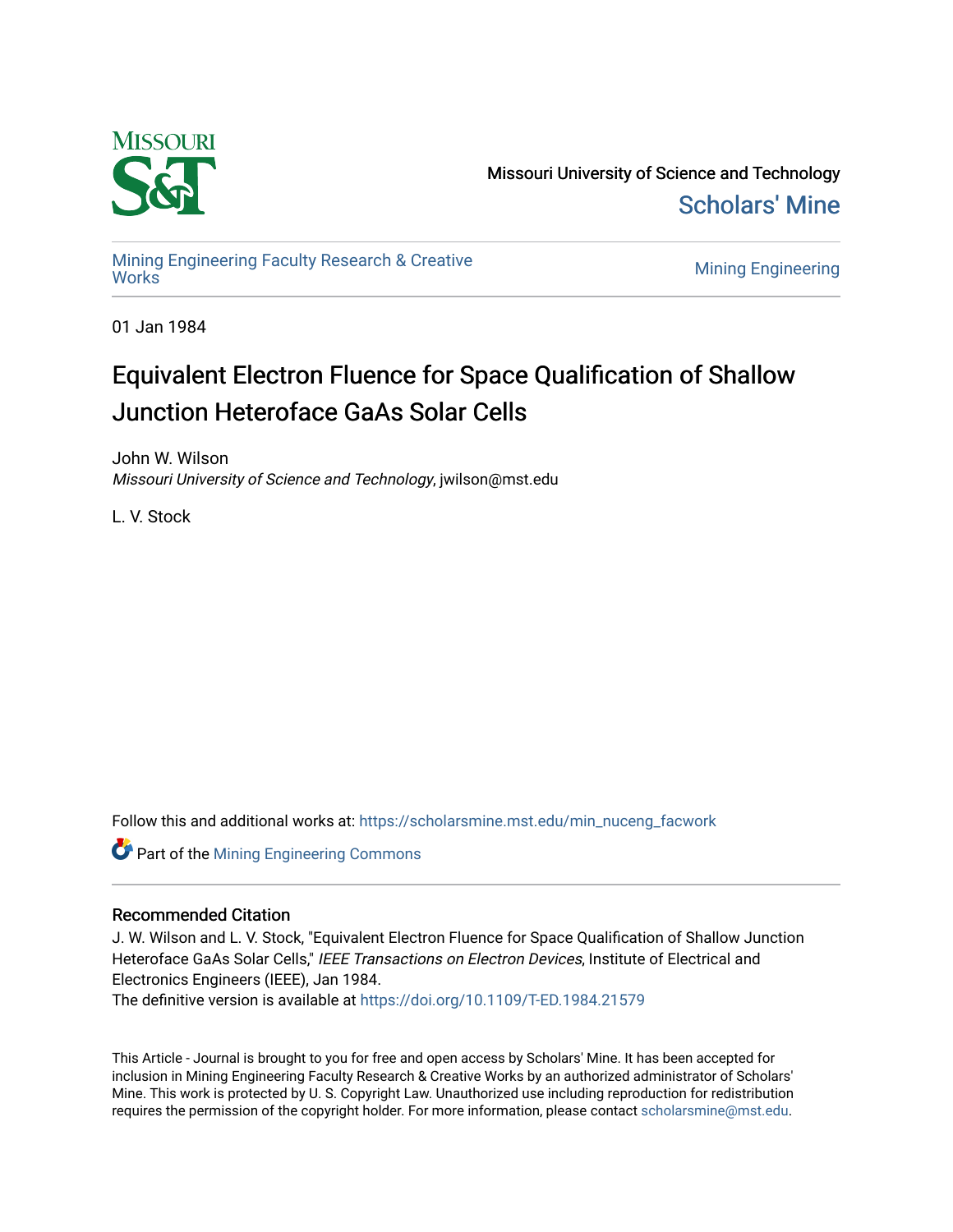# Equivalent Electron FIuence for Space Qualification of Shallow Junction tfeteroface GaAs Solar Cells

JOHN W. WILSON AND L. V. STOCK

Abstract-It is desirable to perform qualification tests prior to deployment of solar cells in space power applications. Such test procedures **are complicated by the complex mixture of differing radiation components in space which are difficult to simulate in ground test facilities.**  Although it has been shown that an equivalent electron fluence ratio cannot be uniquely defined for monoenergetic proton exposure of GaAs **shallow junction cells, an equivalent electron fluence test can be dcfined**  for common spectral components of protons found in space. Equivalent **electron fluence levels for the geosynchronous environment arepresc nted** 

#### **INTRODUCTION**

**1 IS DESIRABLE to perform qualification tests prior tc deployment of solar cells in space power applications. Such test procedures are complicated by the complex mixture of** test procedures are complicated by the complex mixture of different radiation components in space which are difficult to simulate in ground test facilities.

**A** recent simplified model of radiation damage in GaAs shallow junction cells [l] shows good predictive capability for monoenergetic normal incident proton and electron exposues *[2]* , [31 . On the basis of this model and the supporting experimental data it was shown that an equivalent electron flue ace ratio cannot in general be uniquely defined  $[3]$  for monoenergetic normal incident protons. It was further noted that this result arises from the spatial dependence of defect product on of low energy protons within the active region of the cell [3].

The model of [I] is extended to combine electron and proton produced defects in the crystal and includes factors related to spatial composition and angular distribution appropriate to the space environment. The equivalent fluence ratio deper ds on the thickness of cover glass used to protect the cell. In addition to the complexity of space radiation components, other factors such as exposure rate and cell temperature during and post irradiation are important in determining cell damage at any given time since annealing of displacement damage is a diffusion process. Short-term room temperature exposures seem to display little annealing. In distinction, long-term space exposure especially at high solar concentration should showconsiderable annealing. Recommendations for electron irradiation test procedures for space qualification of  $0.5 \mu m$  Al<sub>0.9</sub>Ga<sub>0.1</sub> As window heteroface cells for geosynchronous missions of specific durations are discussed.

**Manuscript received October 31, 1983; revised January 17,1984. J. W. Wilson is with NASA Langley Research Center, Hampton, VA. L. V. Stock is with Old Dominion University,** Norfolk, **VA 23508. 23665.** 

### *Theory of Equivalent Electron Fluence*

It is customary in protection from mixed radiation environments to develop concepts under which effects of radiations of different quality may be combined to ascertain the total effect on device performance [41. From an electronic device point of view, the equivalent electron fluence is usually employed to determine the combinational rule. The equivalent electron fluence is defined as that fluence of electrons of fixed energy (usually 1 MeV) which produces the same effect on the device performance as a particle fluence of a particular type, energy, and fluence. Therefore, the fluence of electrons  $\phi_e$ equivalent to a fluence of protons  $\phi_p(E_p)$  of energy  $E_p$  is given by

$$
R_p \left[ \phi_p(E_p) \right] = R_e \left[ \phi_e \right] \tag{1}
$$

where  $R_p$  and  $R_e$  are the device response functions for proton and electron damage. If (1) is satisfied, the equivalent fluence ratio may be defined as

$$
r(E_p) = \phi_e/\phi_p(E_p) \tag{2}
$$

and the usefulness of the concept requires  $r(E_p)$  not to be dependent on the magnitude of  $\phi_p(E_p)$ . The combined effects of electron and proton exposure are then taken as

$$
R_{Tot} [\phi_p(E_p), \phi_e] = R_e [\phi_e + r(E_p) \phi_p(E_p)] \tag{3}
$$

where  $\phi_e$  and  $\phi_p(E_p)$  are the mixed environmental components. The understanding (3) comes from recognition of the role of minority carrier diffusion length as it relates to defects within the cell as

$$
L^{-2} = L_0^{-2} + K_e \phi_e + K_p(E_p) \phi_p(E_p)
$$
 (4)

from which the equivalent fluence ratio is

$$
r(E_p) = K_p(E_p)/K_e. \tag{5}
$$

Implicit in **(4)** is the assumption that the cell averaged diffusion length *L* is sufficient to define the cell response.

Experimentally it is observed that the performance of proton-irradiated cells are strongly energy dependent at low proton energies  $[5]$ ,  $[6]$ . This energy dependence was shown to arise from nonuniformity in the damage to the cell **[7]** . We now question the validity of concepts derived on the basis of cellaveraged quantities such as **(4)** and (5).

#### *Short-circuit Current Reduction*

We assume herein that the radiation damage to the cell is mainly due to change in the bulk of the cell and ignore the re-

0018-9383/84/0500-0622\$01.00 © 1984 IEEE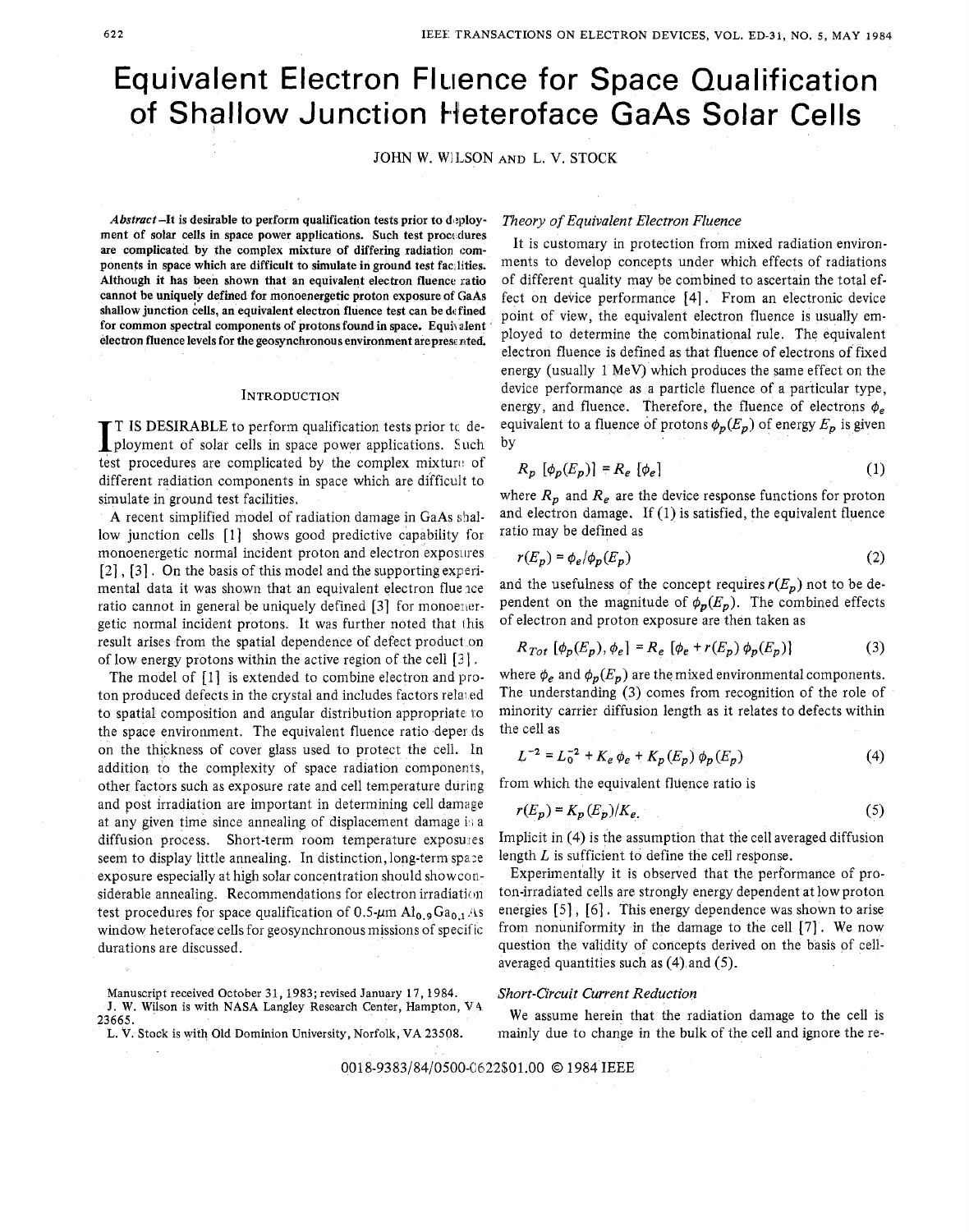combination at the window interface [8] . The radiation produces a displacement density within the cell  $D_{\nu}(x)$  of which the distribution in position  $x$  is determined by the particle types and energies. The displacement density for protons is calculated using Rutherford's cross section for the initial displacement, while the McKinley-Feshbach cross section is used for electrons [91 . The recoil cascade is treated using the theory of Lindhard, Scharff, and Schiott [10]. The threshold displacement energy for GaAs is taken as  $9.5 \text{ eV}$  [11].

It is assumed that these displacements form recombination centers for the electron-hole pairs formed by photoabsorption. The fraction of the pairs lost in diffusion from their point of production at depth x to the junction at depth  $x_i$  is given by  $[1]$ ,  $[3]$ 

$$
F(x) = 1 - E_2 \left[ \sqrt{6} \sigma_r \middle| \int_x^{x_j} D_\nu(x') dx' \middle| \right] \tag{6}
$$

where  $\sigma_r$  is the recombination cross section, to be estimated by comparing with experimental data and  $E_2$  (Z) is the exponential integral of order 2. Note that (6) is written in different but equivalerit form compared to [l] and [3]. The *D(E)* of [3] is the number of displacements formed by a particle of energy *E* in coming to rest and is related to the local density of displacements as

$$
D_{\nu}(x) = \left| \frac{dD(E)}{dE} \right| S(E) \phi(E)
$$

where  $S(E)$  is the local stopping power and  $\phi(E)$  is the fluence of particles [ 121 . The fractional change in short-circuit current using  $(6)$  is

$$
\frac{\Delta i_{sc}}{i_{sc_0}} = \int_0^a \rho(x) F(x) dx \bigg/ \int_0^a \rho(x) dx \tag{7}
$$

where  $\rho(x) \approx \lambda^{-1}$  exp  $(-x/\lambda)$ , with  $\lambda \approx 0.714 \mu$ m, and *a* is the depth of the active region of the cell. The fractional shortcircuit current remaining after 1-MeV electron irradiation is shown as a function of electron fluence in Fig. 1. The recombination cross section was taken as  $\sigma_r = 4 \times 10^{-14}$  cm<sup>2</sup> and calculations were made for two junction depths, namely 0.5 and  $0.8 \mu m$ . Also shown are corresponding experimental data [13], [14]. The agreement appears within the scatter of the experimental data (note inconsistency of the data at  $\phi_e = 10^{14}$ /  $cm<sup>2</sup>$ ).

The short-circuit current was likewise calculated for the three proton fluence levels of  $10^{10}$ ,  $10^{11}$ , and  $10^{12}$  protons/cm<sup>2</sup> with comparison to experimental results shown in Fig. *2.* The best estimate of recombination cross section was found from comparing to the data to be  $\sigma_r = 6 \times 10^{-14}$  cm<sup>2</sup> which is in fair agreement with the above value for electron produced defects.

#### *Equivalent Electron Fluence*

The short-circuit current change was evaluated as a function of proton energy and fluence. The equivalent fluence ratio was calculated using (1) and *(2)* for 1-MeV electron fluence levels corresponding to  $\Delta i_{sc}/i_{sc}$  equal to 0.2, 0.5, and 0.8 rep-



**Electron Fluence, e/cm\*** 

Fig. 1. Comparison of predicted and experimental solar cell damage from 1-MeV electrons for junction depths of **0.5** and 0.8 km.



Fig. 2. Reduced short-circuit current for monoenergetics proton exposure at three fluence levels. Experimental data are noted as 0 for 10<sup>10</sup> p/cm<sup>2</sup>.  $\Delta$  for 10<sup>11</sup> p/cm<sup>2</sup>, and *□* for 10<sup>12</sup> p/cm<sup>2</sup>.

resenting the fluence levels  $\phi_e$  of  $1.7 \times 10^{15}$ ,  $6.8 \times 10^{15}$ , and  $2.3 \times 10^{16}$ /cm<sup>2</sup>, respectively, for junction depth  $X_i = 0.5 \mu$ m. The resulting values of  $r(E_p)$  for normal incident protons and electrons are shown in Fig. 3 for each of the three fluence levels. The usefulness of the equivalent fluence concept requires the three curves to coincide at all proton energies as they do above 0.5 MeV. However, on the proton energy range 0.05-0.5 MeV where the cell is extremely sensitive, the value of equivalent electron fluence ratio depends on the damage level. This has important consequences in terms of radiation testing since generally the mixed environment must be simulated to insure a valid test.

The main limit on the use of equivalent electron fluence arises from the nonuniform production of defects in the cell active region by monoenergetic low energy protons. That such nonuniformity is not characteristic of the space environment results from the broad energy spectrum of space protons as well as their near isotropicity. Calculations have been made to test the equivalence concept for the geosynchronous environment including the possibility of a large solar flare event.

The model was evaluated for the geosynchronous-trapped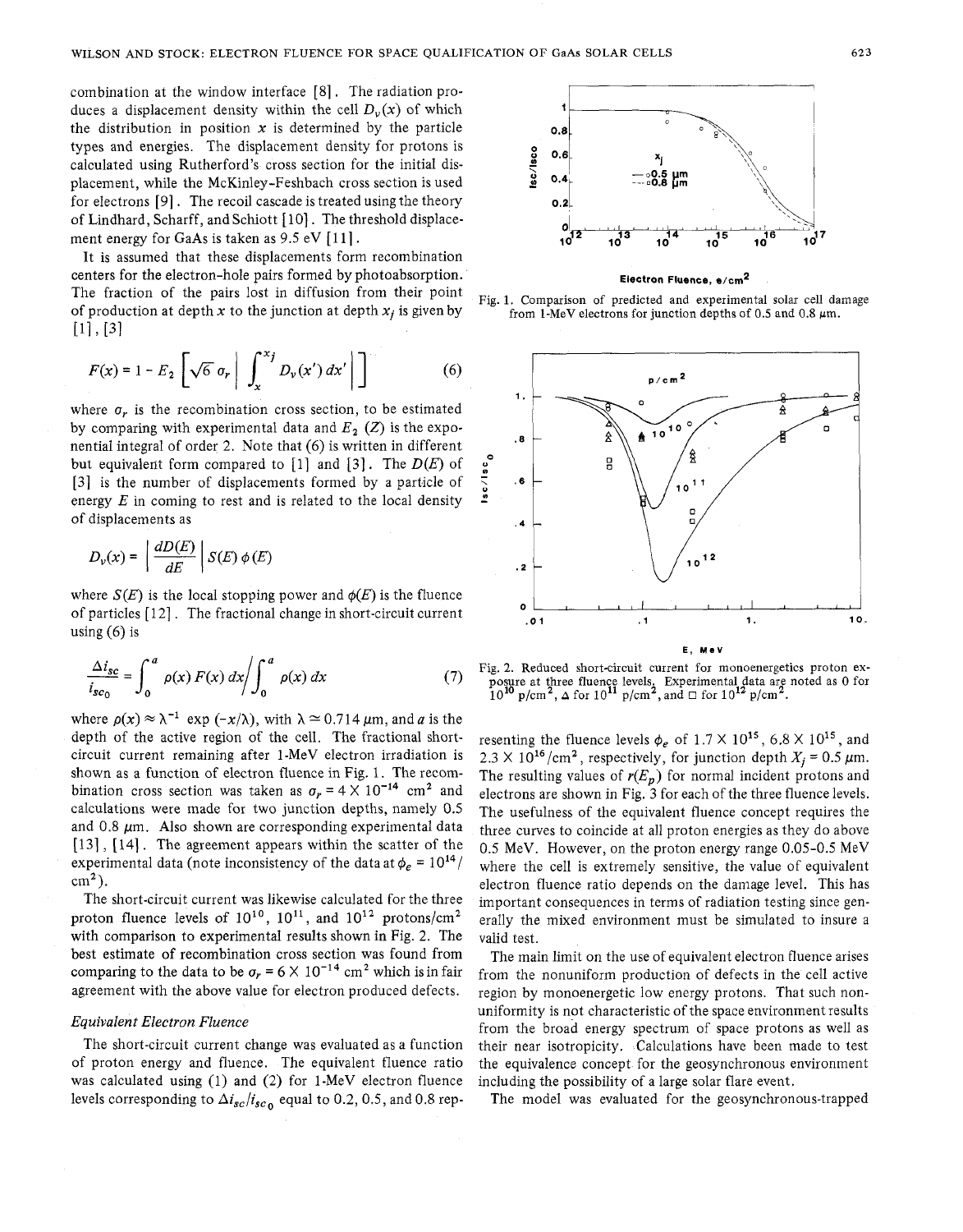

Fig. **3.** Equivalent electron fluence ratio for GaAs heteroface solar cells with an  $0.4-\mu$ m (GaAl)As window and  $0.5-\mu$ m junction depth as a function of proton energy for three different damage levels.



Fig. 4. Fractional short-circuit current reduction as a function of years spent at geosynchronous altitude with various cover glass thicknes es.

radiations (See Fig. 4) for various thicknesses  $t$  of cover glass shield over the cell face. The cell used in the calculations has an 0.5- $\mu$ m Al<sub>0.9</sub>Ga<sub>0.1</sub> As window and an 0.5- $\mu$ m junction depth. The thickness of cover glass was included in the model by an equivalent increase in the window thickness. Shown in the figure is the remaining short-circuit current as a function of years in orbit. The cover glass must be greater than  $15 \mu m$  to filter most of the low energy protons. The equivalent electron fluence is calculated using Fig. 4 and the 1 -MeV normal inci lent electron cell response shown in Fig. 1. The equivalent electron fluence expressed in units of fluence per year in orbit is given in Table I.

tional proton fluence  $(p/cm<sup>2</sup>)$  per year is approximately

$$
\Phi_n
$$
 ( $\geq E_n$ )  $\simeq$  10<sup>9+0.02S</sup>  $E_n^{-2}$ 

where *S* is the yearly average sunspot number. A detailed study An alternate equivalent fluence ratio defined through by Foelsche [16] yeilds

$$
\Phi_p
$$
 (>E<sub>p</sub>) ≈ 5 × 10<sup>11</sup> E<sub>p</sub><sup>-1</sup>

for the low energy protons during the year 1960. The spectrum of Foelsche is used in the present study.

$$
\Phi_p \left( > E_p \right) = A/E_p \tag{8} \quad \text{for space}
$$



Fig. *5.* Short-circuit current remaining after solar cosmic ray exposure for various cover glass thicknesses.

**Proton Energy, KeV** TABLE I EQUIVALENT ELECTRON FLUENCE LEVELS FOR GEOSYNCHRONOUS ORBITS

|      |        | Geosynchronous<br>Trapped Radiation  | Solar Cosmic Rays                                  |
|------|--------|--------------------------------------|----------------------------------------------------|
| t,um | Ec.MeV | ¢e, Equivalent Electrons<br>per year | <b>Oe, Equivalent Electrons</b><br>per major event |
| 2.5  | 0.31   | $6.8 \times 10^{16}$                 | $1.7 \times 10^{16}$                               |
| 5.0  | 0.55   | $8.7 \times 10^{15}$                 | $6.5 \times 10^{15}$                               |
| 7.5  | 0.75   | $1.9 \times 10^{15}$                 | $3.7 \times 10^{15}$                               |
| 10.0 | 0.95   | $7.8 \times 10^{14}$                 | 2.3 x $10^{15}$                                    |
| 15.0 | 1.25   | $3.7 \times 10^{14}$                 | $1.4 \times 10^{15}$                               |
| 20.0 | 1.55   | $3.7 \times 10^{14}$                 | 9.5 x $10^{14}$                                    |
| 30.0 | 1,86   | $3.7 \times 10^{14}$                 | 5.2 $\times$ 10 <sup>14</sup>                      |
| 40.0 | 2.23   | $3.7 \times 10^{14}$                 | $3.1 \times 10^{14}$                               |
| 50.0 | 2.42   | $3.7 \times 10^{14}$                 | $1.8 \times 10^{14}$                               |

**\*e in** units *of* e/cm2

where *A* is numerically the fluence with energy greater than 1 MeV and is taken as a parameter in the present calculations. The value of A (defined as  $\phi_p~(\geq)~\mathrm{MeV})$ ) equal to  $10^{11}$  -  $10^{12}$ represents a major solar event while A less than  $10^{10}$  is a small to minor event. Results are shown in Fig. *5* as a function of cover glass thickness. The equivalent electron fluence is found from Figs. 1 and 5 and (1) is determined to be independent of the damage level. The equivalent electron fluence for the solar proton fluence  $\Phi_p(>E)$  is

$$
\phi_e = \widetilde{r}_p(E_c) \Phi_p (\geq Ec) \tag{9}
$$

According the Webber  $[15]$ , the solar cosmic ray omnidirec- where  $E_c$  is the cutoff energy of the glass cover plate and is shown in Table I. It is found from (1) and Figs. 1 and 5 that

$$
\Phi_p \left( > E_p \right) \simeq 10^{9+0.02S} E_p^{-2} \tag{10}
$$

$$
\phi_e = r_p(E_c) \Phi_p \qquad (\ge 1 \text{ MeV}) \tag{11}
$$

which may be approximated as

$$
r_p(E_c) \approx 1.2 \times 10^5 / t^{1.38}.
$$
 (12)

The short-circuit current was evaluated for the spectrum This quantity will be used in defining equivalent electron fluence